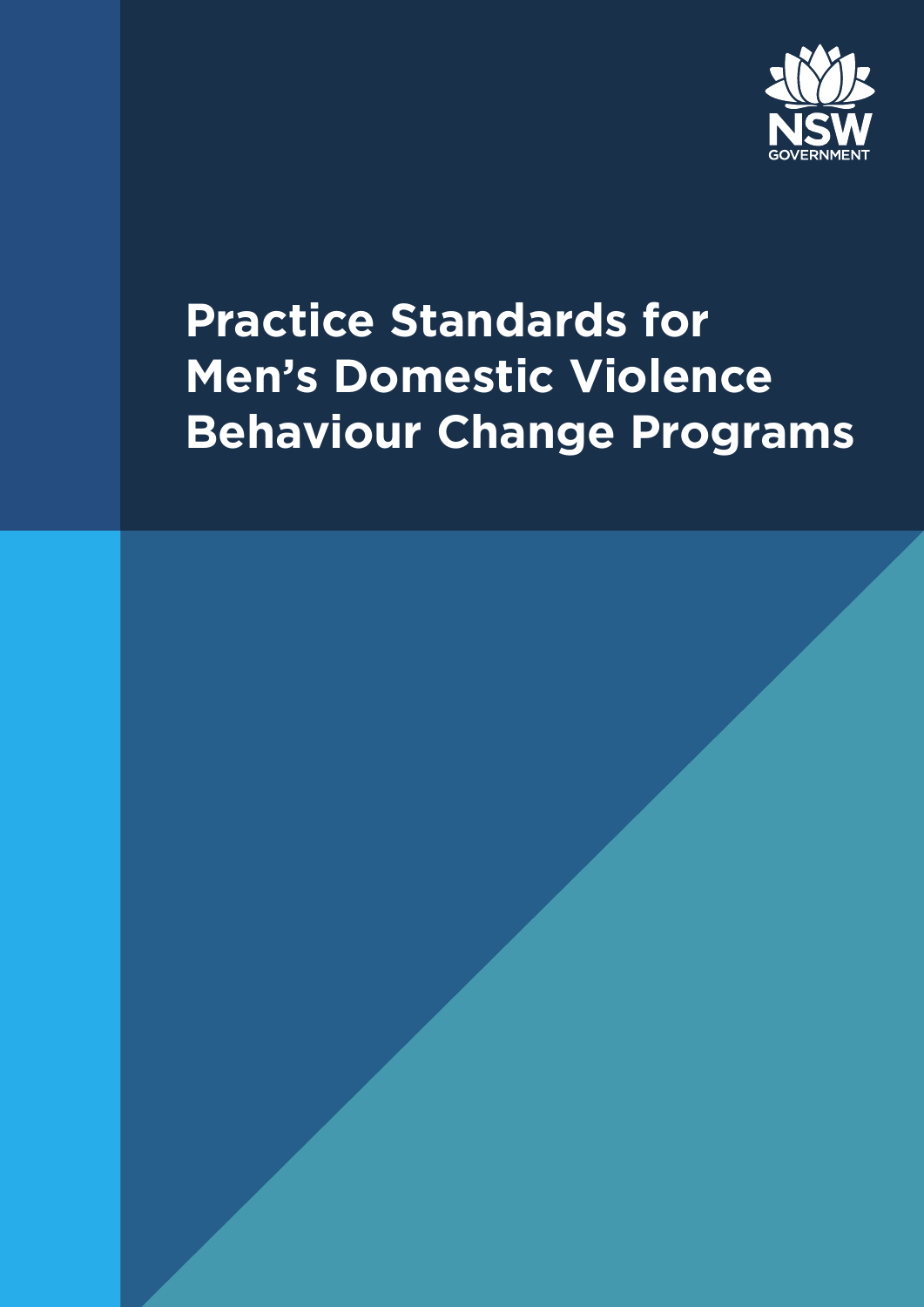

#### Produced by Justice Strategy and Policy

20 Lee Street Chippendale, NSW 2000

www.justice.nsw.gov.au/justicepolicy

© State of New South Wales through Justice Strategy and Policy, Department of Justice, November 2017. This work may be freely reproduced for personal, educational and government purposes. Permission must be received from the Department for all other uses.

Alternative formats of this information are available.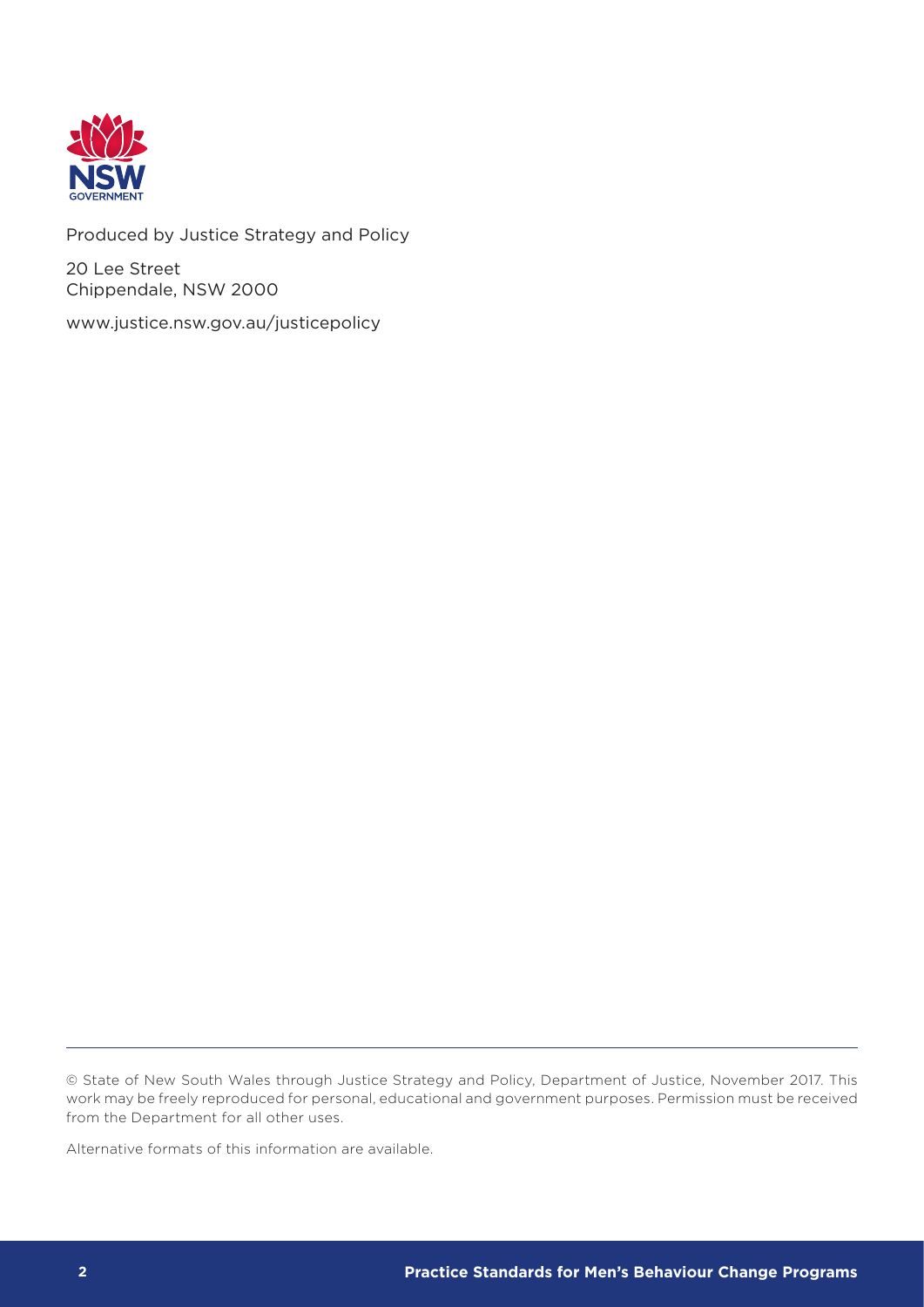# **Contents**

| 1. |                                                                                 |  |
|----|---------------------------------------------------------------------------------|--|
| 2. |                                                                                 |  |
|    |                                                                                 |  |
|    |                                                                                 |  |
|    |                                                                                 |  |
|    |                                                                                 |  |
|    |                                                                                 |  |
|    |                                                                                 |  |
|    |                                                                                 |  |
|    |                                                                                 |  |
|    |                                                                                 |  |
| 3. |                                                                                 |  |
|    | Principle 1: The safety of victims, including children,                         |  |
|    | Principle 2: Victim safety and perpetrator accountability and behaviour         |  |
|    | Principle 3: Effective programs must be informed by a sound                     |  |
|    | Principle 4: Challenging domestic and family violence requires a                |  |
|    | Principle 5: Men responsible for domestic and family violence                   |  |
|    | Principle 6: Programs will respond to the diverse needs of the participants  18 |  |
| 4. |                                                                                 |  |
|    |                                                                                 |  |
|    |                                                                                 |  |
| 5. |                                                                                 |  |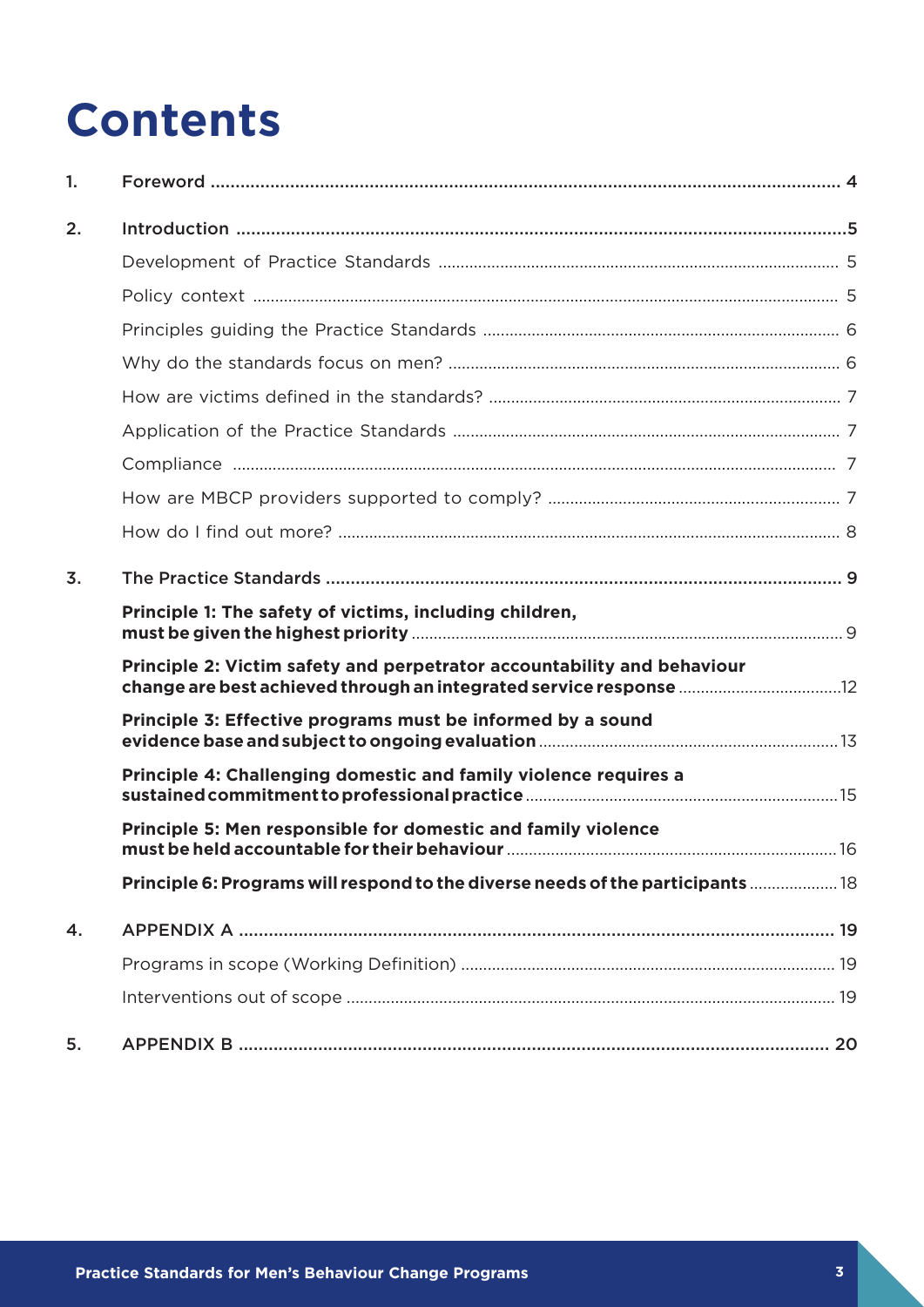# <span id="page-3-0"></span>**Foreword**

Domestic violence is devastating for individuals, families and our community as a whole. The NSW Government is determined to prevent domestic violence, provide coordinated and effective support to victims and improve their safety, and reduce domestic violence reoffending.

We are pleased to introduce the NSW Practice Standards for Men's Domestic Violence Behaviour Change Programs. The Practice Standards set a high benchmark that prioritises victim safety and challenges providers to be increasingly evidence based and sophisticated in their program design and delivery.

The Practice Standards are a commitment under the *NSW Domestic and Family Violence Blueprint for Reform 2016-2021: Safer Lives for Women, Men and Children,* and reflect the significant progress the men's behaviour change sector has made in recent years, as well as the gains made in victims' support through Safer Pathway.

In line with the Government's Commitment to the *National Outcome Standards for Perpetrator Interventions* (NOSPI) and the *National Plan to Reduce Violence Against Women and their Children 2010 – 2022*, we are working towards a men's behaviour change sector that has the depth and capability to respond comprehensively to perpetrators of domestic violence across NSW.

The Practice Standards are one element of a broader men's behaviour change sector development strategy that includes \$27.5 million funding for new men's behaviour change interventions over 4 years, a postgraduate education program for facilitators, and support to develop a strong professional network of program providers.

The development of the non-government men's behaviour change sector complements the Government's tough and smart justice reforms, particularly stronger sentencing for domestic violence with a presumption that offenders will be supervised by Community Corrections if they are not in custody. This will channel more people into programs and interventions to change their behaviour.

Together these reforms herald a strengthened resolve that domestic violence will not be tolerated in our community. We acknowledge and thank all those who work with victims and perpetrators of domestic violence for your courage, determination and commitment to this endeavour.

Mark Speakmar

Mark Speakman Attorney General

from Jeward

Pru Goward

Minister for the Prevention of Domestic Violence and Sexual Assault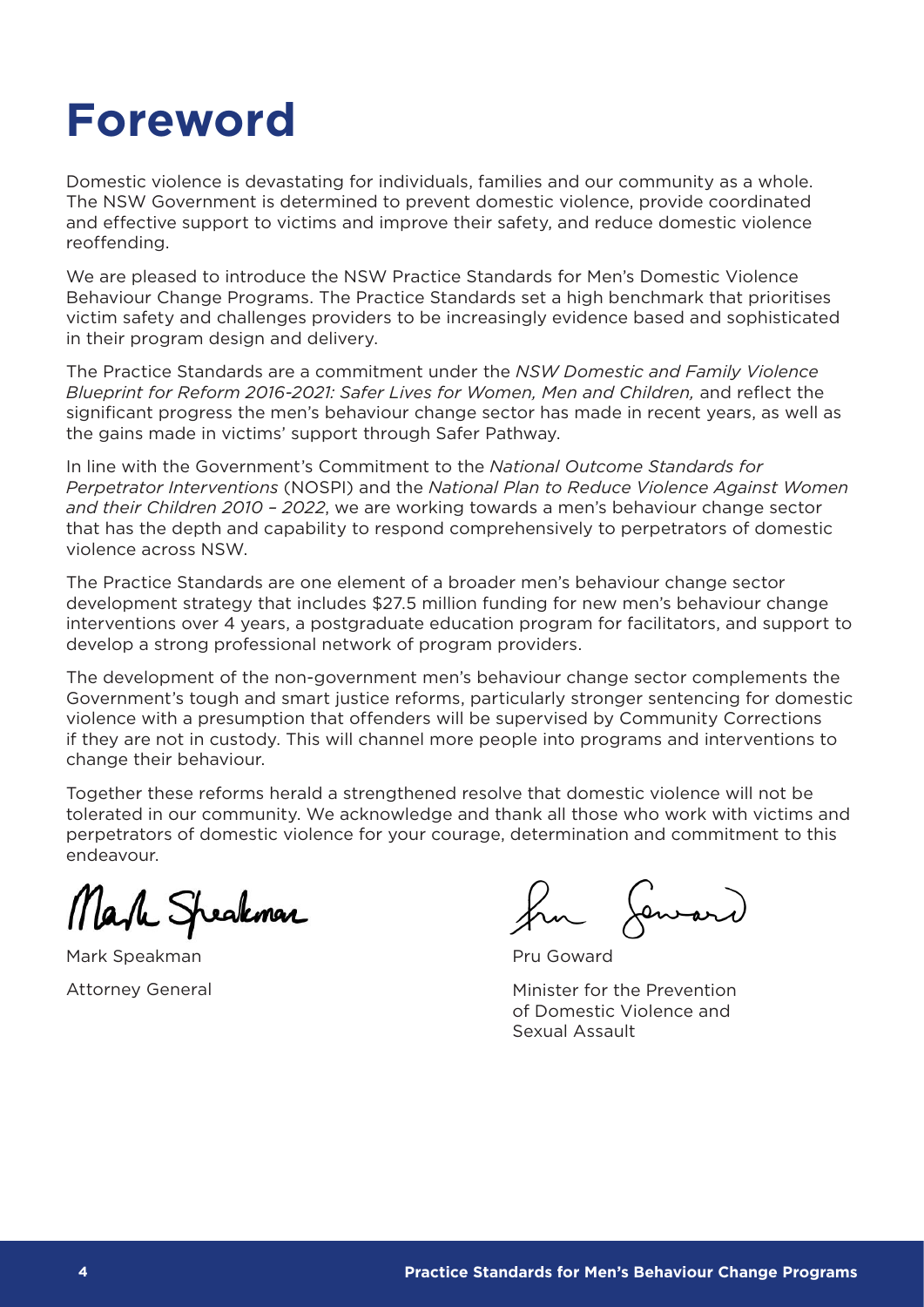# <span id="page-4-0"></span>**Introduction**

The Practice Standards for Men's Domestic Violence Behaviour Change Programs (the Practice Standards) articulate the NSW Government's expectations of Men's Domestic Violence Behaviour Change Program (MBCP) providers and give guidance to ensure that programs are safe and effective.

MBCPs are predominantly group-based programs and services that focus on working with perpetrators to recognise their violent behaviour and develop strategies to stop them from reoffending. Programs aim to ensure perpetrators acquire new skills to help them to develop respectful and non-coercive, and non-abusive relationships with their partners, children and family members. A core element of MBCPs is that men are accountable for their actions. The principal priority is to protect the safety and wellbeing of victims.

In NSW, there is currently a range of MBCPs. These programs are provided by government agencies as well as non-government services. They may be delivered in custodial or community correctional settings, or in non-statutory settings by non-government organisations. These programs are an important service for men seeking to change their abusive behaviour.

MBCPs are also part a broader spectrum of interventions with those who have used violence in relationships, including policing and criminal justice interventions, apprehended domestic violence orders and court based programs to promote compliance and address criminogenic risks and needs, individual therapeutic interventions and counselling, health, mental health and addiction programs, and child protection interventions.

## **Development of the Practice Standards**

In 2012, the NSW Government introduced the *Minimum Standards for Men's Domestic Violence Behaviour Change Programs* (the Minimum Standards) to establish and support good practice, reduce domestic violence and increase the safety of women and their children, improve interagency coordination, and build a better evidence base for MBCPs. The Minimum Standards were informed by a literature review and consultations with program providers, facilitators, policy-makers and victims groups.

In 2016, the Government initiated a review of the Minimum Standards. The purpose of the review was to ensure that the standards remain relevant and reflect developments in practice, and support the development of a professional, ethical and growing sector. This review included consultation with MBCP providers, facilitators, peak bodies, advocacy groups and government agencies. While the Practice Standards retain key elements of the Minimum Standards, including the focus on safety, they include important changes responding to the findings of the review and in alignment with new policy frameworks.

### **Policy context**

Addressing domestic and family violence is a priority in NSW and nationally. Since the Minimum Standards were introduced in 2012, new policy frameworks have been announced and significant reforms have been implemented.

In September 2015, the NSW Government announced a Premier's Priority to reduce domestic violence reoffending. A range of mechanisms are being implemented to improve the capacity of the criminal justice and broader service system to apprehend, monitor and deliver behaviour change interventions to perpetrators of domestic and family violence.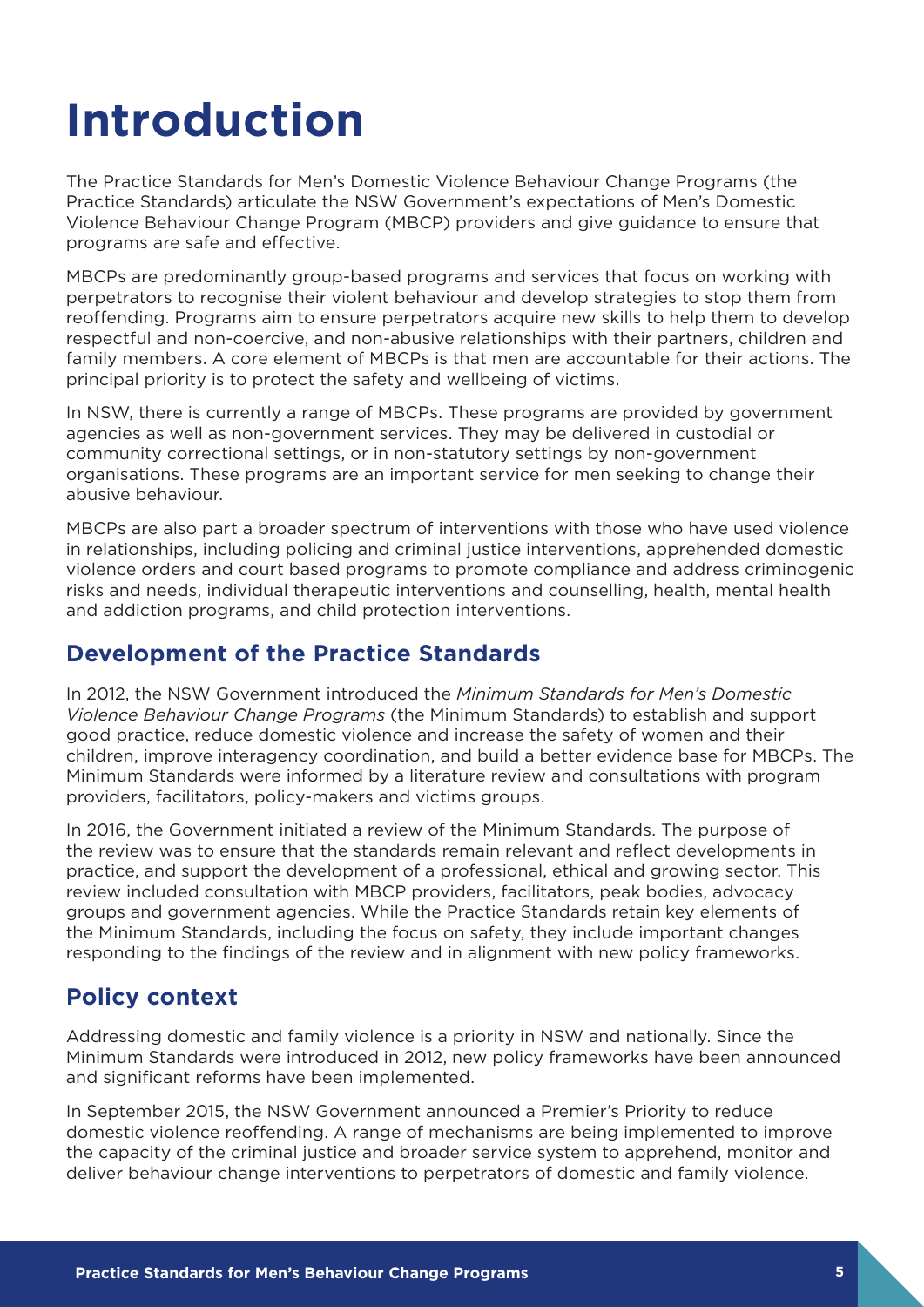<span id="page-5-0"></span>In August 2016, the NSW Government launched the *NSW Domestic and Family Violence Blueprint for Reform 2016-2021* (the Blueprint) as the whole-of-government policy framework to address family and domestic violence. The Blueprint objectives are to prevent violence, intervene early with vulnerable communities, support victims, hold perpetrators accountable, and deliver evidence-based quality services to make victims safer and support their recovery.

A key service system reform in NSW has been the implementation of *Safer Pathway*, a coordinated approach to risk assessment and referrals to local support services for victims of domestic and family violence. Safer Pathway will be fully implemented across NSW by 2018- 19. Principle one of the Practice Standards has been updated to ensure that MBCP providers appropriately refer victims to Safer Pathway.

Holding perpetrators to account is also a priority at the national level. In December 2015, the Council of Australian Governments (COAG) endorsed the *National Outcome Standards for Perpetrator Interventions* (NOSPI). Developed as part of the *National Plan to Reduce Violence against Women and their Children 2010 – 2022*, the purpose of the NOSPI is to guide and measure the actions of governments and community partners when intervening with male perpetrators of domestic, family and sexual violence against women and their children. The NSW Practice Standards are consistent with the NOSPI.

## **Principles guiding the Practice Standards**

The standards fall under six over-arching principles:

- 1. The safety of victims, including children, must be given the highest priority
- 2. Victim safety and perpetrator accountability are best achieved through an integrated service response
- 3. Effective programs must be informed by a sound evidence base and subject to ongoing evaluation
- 4. Challenging domestic and family violence requires a sustained commitment to professional practice
- 5. Men responsible for domestic and family violence must be held accountable for their behaviour
- 6. Programs should respond to the diverse needs of participants

## **Why do the standards focus on men?**

In NSW, as elsewhere, the significant majority of perpetrators of domestic violence are men<sup>1</sup>, and victims are predominantly women<sup>2</sup>. Evidence shows that gender inequality and societal attitudes towards women are significant factors underlying the majority of this violence<sup>1</sup>. This is in addition to issues of drug and alcohol abuse, mental health conditions and childhood trauma. MBCPs are interventions designed to address the behaviour, attitudes and beliefs of men who have used violence against women<sup>2</sup>.

While the Practice Standards focus on strengthening the men's behaviour change sector, women can also be perpetrators of domestic violence. It is noted however that the

<sup>1</sup> UN Women, *A Framework to Underpin Action to Prevent Violence Against Women*, (November 2015), 24–25

<sup>2</sup> Australian National Research Organisation on Women's Safety, *Perpetrator interventions in Australia: Part one - Literature review*. November 2015, p 5.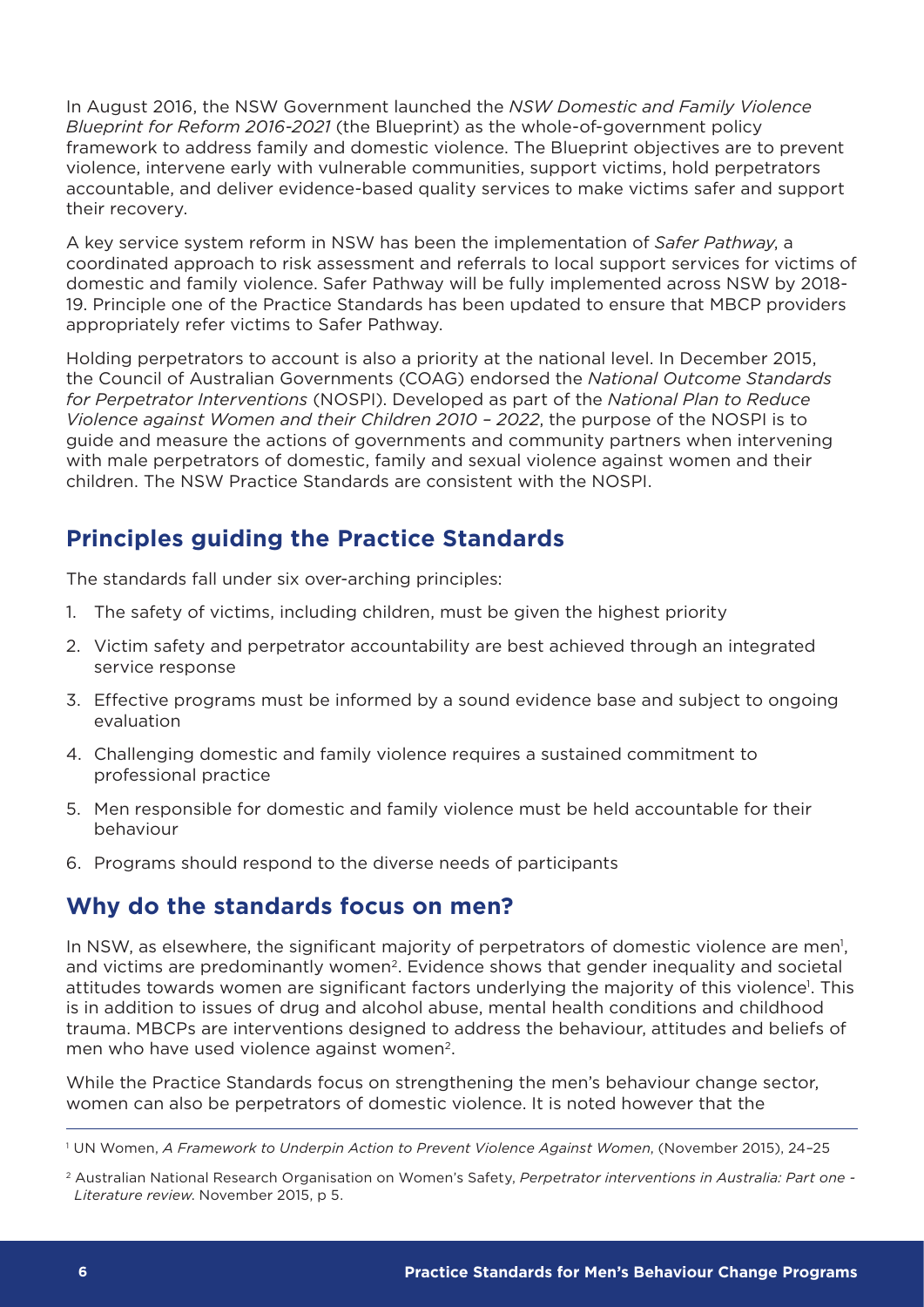<span id="page-6-0"></span>proportion of female-perpetrated domestic violence is significantly lower, and international research indicates that women often commit violence as an act of self-defence or as a response against controlling or violent behaviour of a partner<sup>3</sup>. Because of the lower number of female perpetrators and the complex dynamics of these cases, individual interventions are generally more appropriate.

The term *perpetrator* is used broadly to include men who are reasonably believed to be the cause of a domestic violence threat; who have had an Apprehended Domestic Violence Order (ADVO) sought or made against them and/or who have been charged with or convicted of a domestic violence offence.

## **How are victims defined within the standards?**

The standards use the term *victim* inclusively. It is intended that MBCP providers should recognise and respond to victims in the diverse relationship contexts in which domestic and family violence occurs. Victims of domestic and family violence are predominately women; however, men can also be victims of domestic violence. Abuse can be perpetrated in both heterosexual and same-sex intimate partner relationships, and towards people of diverse gender identities. Programs should recognise and address the impact of violence in the broad range of family relationships and in kinship relationships within Aboriginal and Torres Strait Islander communities.

Importantly, children and young people exposed to domestic violence should be recognised as victims, because of its significant impact on their current and future physical, psychological and emotional wellbeing. This is reflected in principle one – the safety of victims, including children must be given the highest priority. Elsewhere in the standards, the phrase 'victims and children' is used to highlight that there are specific referral pathways and reporting processes for adults and children. Providers must also be mindful of their obligations to recognise and respond to children at significant risk of harm under NSW Government child protection frameworks.

# **Application of the Practice Standards**

The Practice Standards apply to all programs and services that aim to protect the safety of victims and children by working with male perpetrators of domestic and family violence to change their abusive, coercive and violent behaviour. A detailed definition of MBCPs to which the Practice Standards apply is at **Appendix A**.

## **Compliance**

MBCPs must be registered as compliant with the Practice Standards in order to receive funding or referrals from the NSW Government. Any funding agreements and/or referral processes arranged by NSW Government agencies with MBCP providers must require that the MBCP is registered as compliant against these Practice Standards.

### **How are MBCP providers supported to comply?**

The Compliance Framework provides detailed information to support MBCP to demonstrate compliance with the Practice Standards and to understand how their programs will be assessed.

<sup>3</sup> Dobash, R. and Dobash, R.E, *Women's Violence to Men in Intimate Relationships: Working on a Puzzle*. The British Journal of Criminology, Volume 44, Issue 3, May 2004, pp 324–349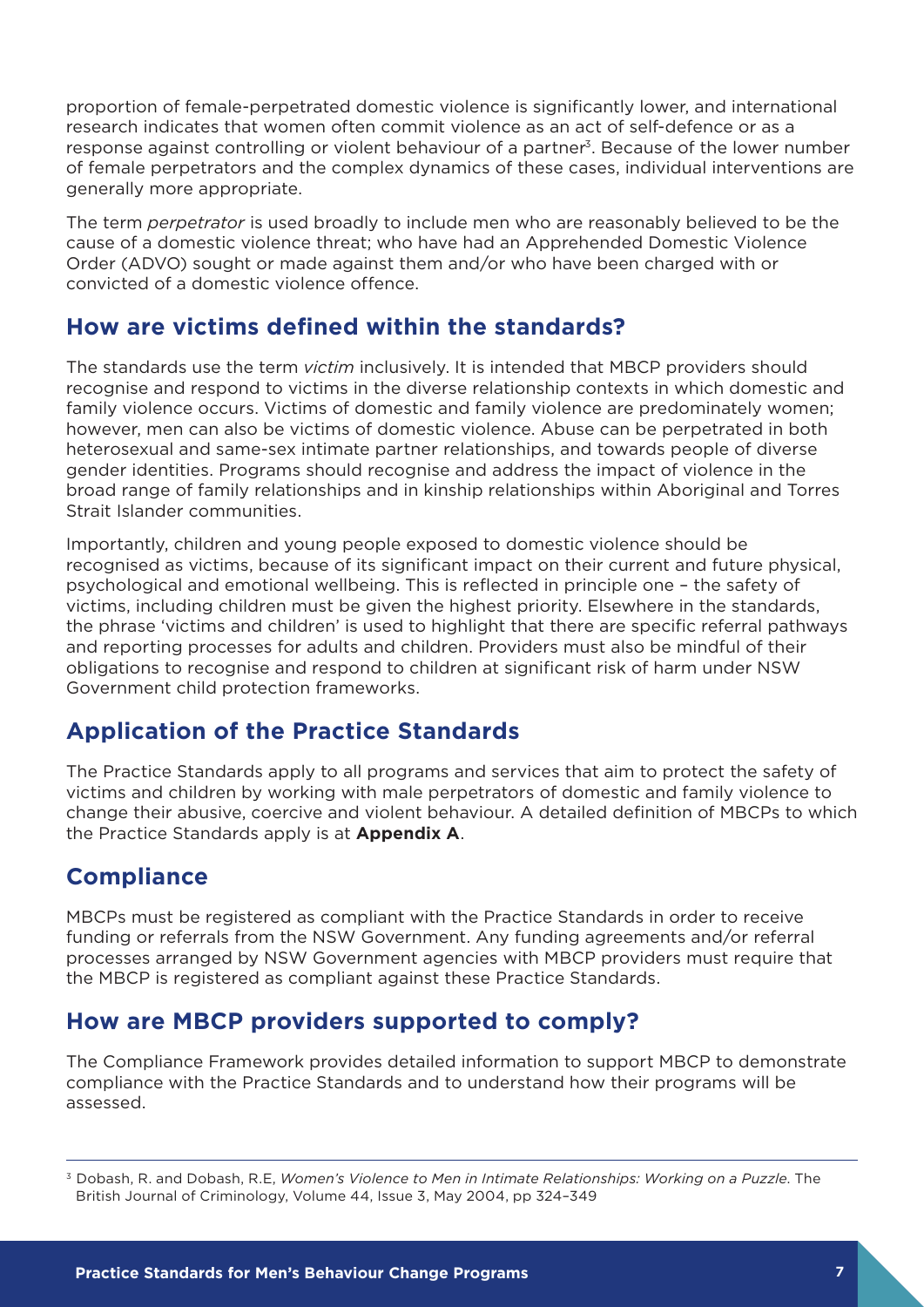## <span id="page-7-0"></span>**How do I find out more?**

The NSW Department of Justice is responsible for the registration of MBCPs against the Practice Standards. To subscribe to the updates or to ask specific questions please email dvstandards@justice.nsw.gov.au.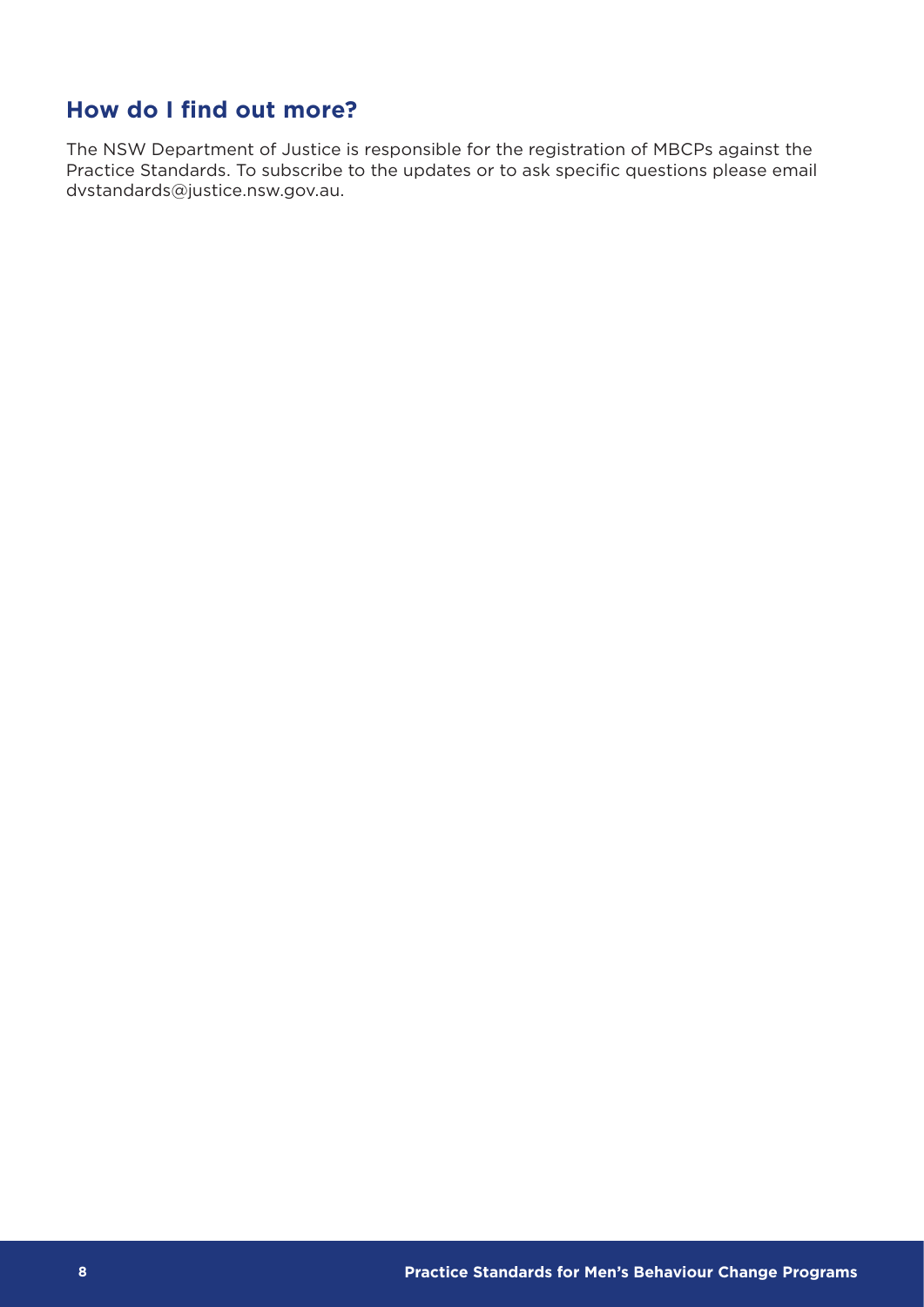# <span id="page-8-0"></span>**The Practice Standards**

# **Principle 1:** The safety of victims, including children, must be given the highest priority

### Risk assessment and referrals

#### **Standard 1.1 MBCP providers and support services will undertake risk assessments for victims and children**

MBCP providers and support services will assess risk in line with their respective roles and responsibilities. Domestic violence risk assessment tools adopted by the NSW Government will be used for this purpose.

Participant assessments will consider their behaviour against evidence-based risk factors.

In relation to victims, consideration will be given to particular factors that increase their vulnerabilities relating to age, gender, disability, social isolation, cultural background, family pressures, sexuality and financial dependence.

Risk assessments for children and young people will be aligned with NSW Government child protection frameworks.

Risk assessment will be reviewed when required to ensure relevance and accuracy.

#### **Standard 1.2: MBCP providers will ensure that victims and children have access to appropriate support services that respond to their needs**

MBCP providers and support services must work in a cooperative and complementary way to ensure that safety and needs of victims and children are prioritised.

Support for victims and children can be provided in a number of ways:

- By making a referral to support services through the Safer Pathway model
- Through a partnership between the MBCP provider and a local domestic and family violence support service
- By the program provider through a designated support worker, so long as there is no actual or perceived conflict of interest

All victims and children deemed to be at serious threat of domestic violence must be referred to Safer Pathway, including Local Coordination Points. Victims and children identified as at threat should be referred to Safer Pathway or other appropriate service.

Where there is a partnership between the MBCP provider and a local support service, the roles and obligations of both organisations should be made clear.

Victims and children must have access to emotional and practical support when and where they need it. Support services will respond to the needs of victims and children by offering a timely and flexible service.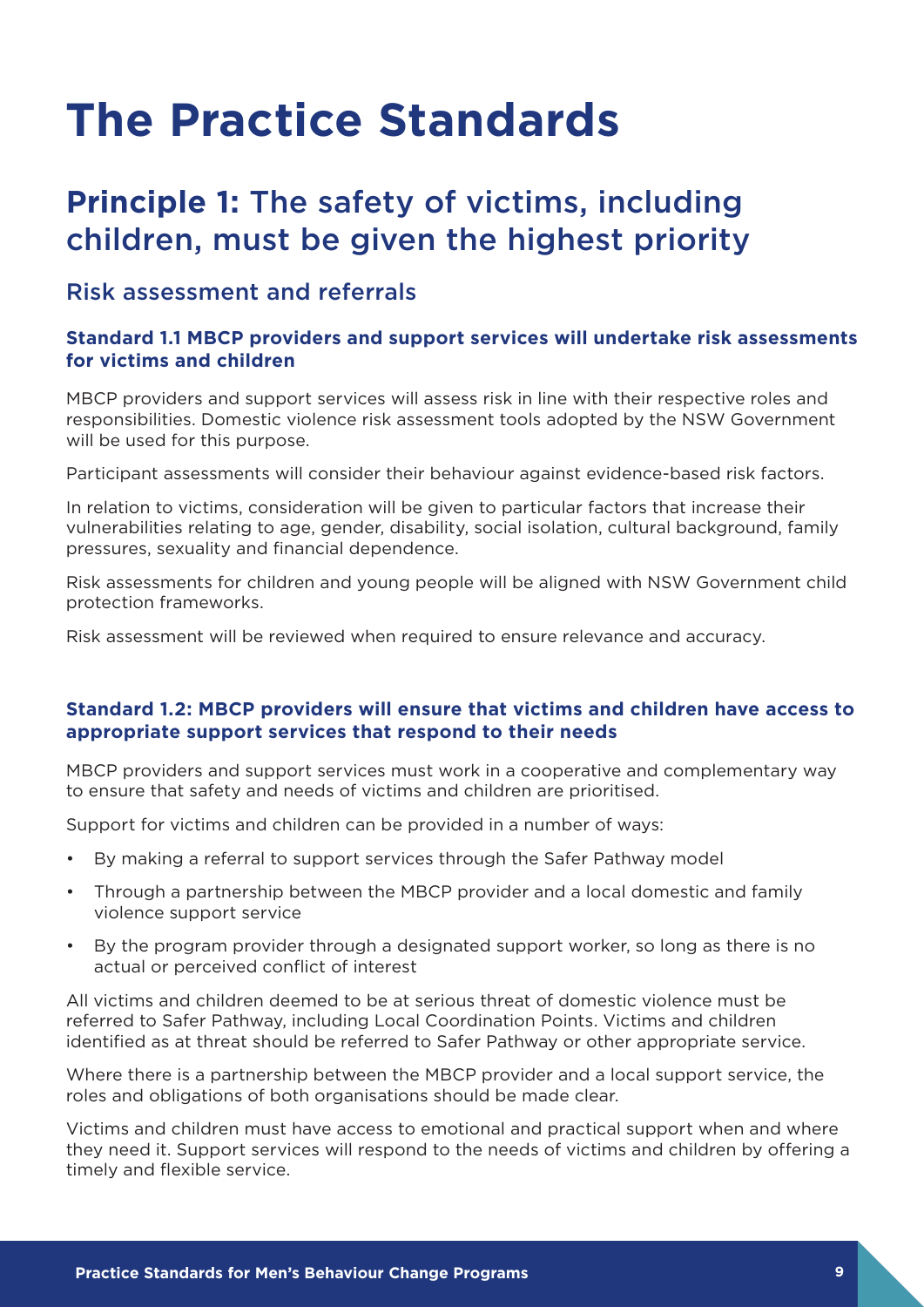Where a victim indicates a need for ongoing support, this will be provided. Except in instances where there is a serious threat, if a victim declines a service offered, this will be respected.

Any personal information shared by MBCP providers and support services must be done consistently with the relevant legislation, listed at **Appendix B**.

#### **Standard 1.3: MBCP providers must respond immediately to any indications of increased risk to the safety of victims and children**

When victims and children are identified as being at increased risk, an immediate response is needed which includes:

- Informing relevant authorities, including police or the Child Protection Helpline
- Informing the victim and
- Informing relevant services including by making a referral to the Safer Pathway model, if this has not occurred already

The program provider must ensure they meet all legislative obligations in relation to reporting and information sharing, including under the legislation listed at **Appendix B**.

### Support for victims and children

#### **Standard 1.4: MBCP providers and support services will prepare victims and children for the participation of their family member in a MBCP**

MBCP providers and support services will make information available to victims and children in such a way that is consistent with their respective roles and responsibilities.

Information will be provided relating to:

- the rights of victims and children including to live in safety, access to legal protection, support and information
- what action the MBCP provider will take if the participant breaches a court order or commits any act of violence against them or their children
- available support services and resources
- the nature and program content of the MBCP
- the participant's engagement with the program, including (non) attendance and
- the limitations of men's behaviour change group programs, including the real possibility that the violence and controlling behaviours may not stop

Children and particularly young people who reside with the program participant should also be provided with this information, where appropriate.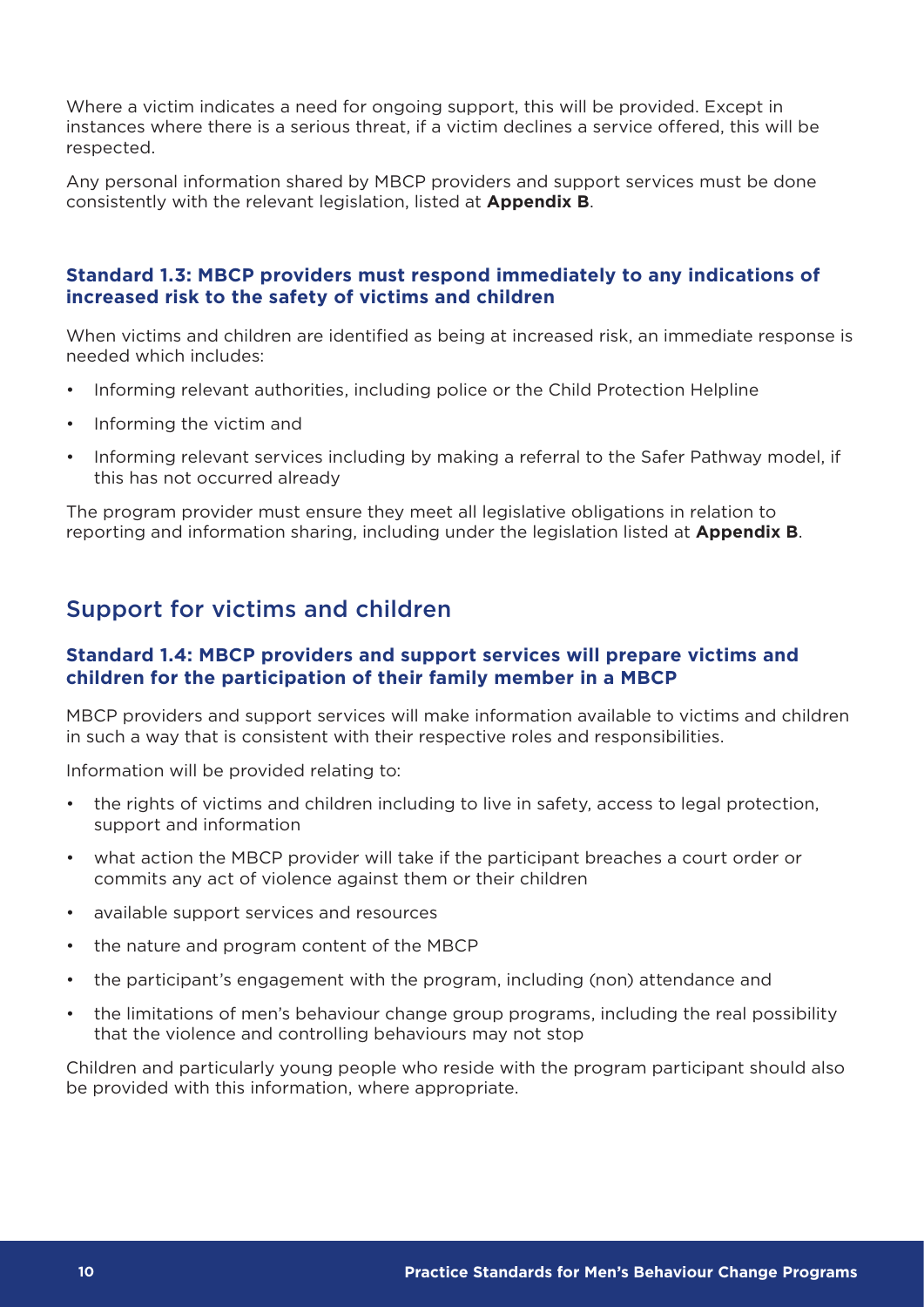#### **Standard 1.5: Support services will complete individual safety plans for victims and children**

Safety planning must be tailored to each person's individual circumstances to anticipate and minimise known risks, identify how a victim can respond to emergencies, identify indicators of escalation of violence and clarify how they can communicate with the contact support worker, agency or police emergency contacts.

### Policies, procedures, training and expertise

#### **Standard 1.6: MBCP providers will develop and adhere to written policies and procedures that address risks to victims and children**

These policies and procedures will address the need for:

- Regular and systematic monitoring of threats or risks to the safety of victims and children
- Responding to perceived and actual threats or risks to safety
- Responding to criminal acts and potential breaches of court orders
- Notifying relevant authorities of possible and actual risk to children in compliance with obligations under the *Children and Young Persons (Care and Protection) Act 1998*

These procedures will be explained to program participants, and where appropriate, victims and children upon a participant's entry to the program, and thereafter as needed.

#### **Standard 1.7: MBCP facilitators and support service workers will have appropriate knowledge about, and training on, the nature and impact of domestic and family violence**

MBCP facilitators and support service workers are required to have formal training in domestic and family violence and relevant experience. This training must address the nature and dynamics of domestic and family violence. It must also include recognising and responding to such violence.

#### **Standard 1.8: Support service workers must have specific knowledge, training and experience to support and advocate for people impacted by domestic and family violence**

Support service workers are required to have formal training and experience in advocating for victims of domestic and family violence. In order to be able to provide the appropriate level of support, they must also have skills and experience in risk assessment, safety planning and case management.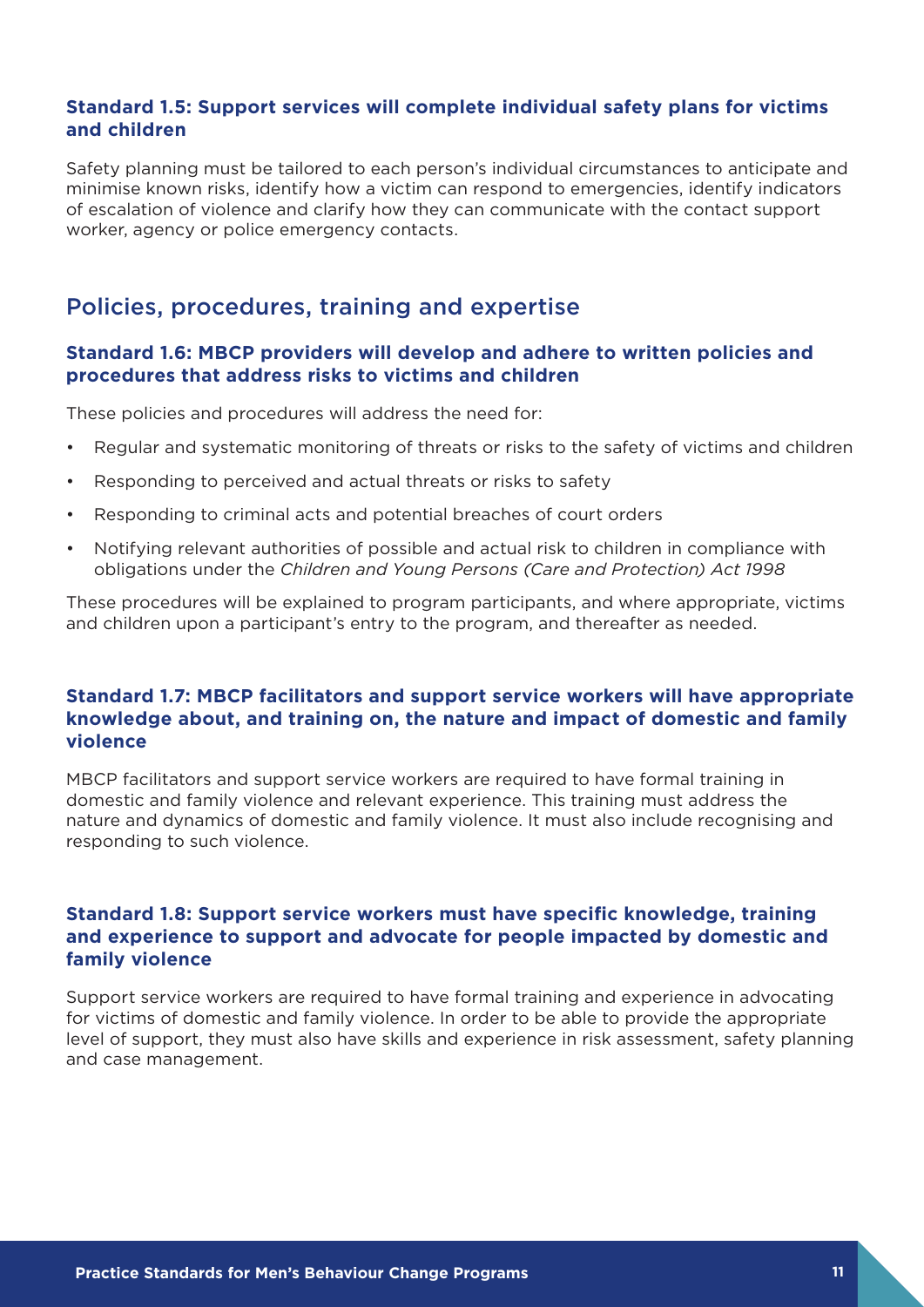# <span id="page-11-0"></span>**Principle 2:** Victim safety and perpetrator accountability and behaviour change are best achieved through an integrated service response

#### **Standard 2.1: MBCP providers will develop ongoing relationships with relevant local agencies to support an accountable and coordinated service response**

The MBCP provider must engage closely with relevant local agencies. This can be achieved through connections with existing inter-agency groups. Relevant local agencies include local service providers, NSW Police, NSW Health, Corrective Services NSW, Aboriginal and Torres Strait Islander service providers, child protection (FaCS) or child specialist agencies, LGBTIQ support services and Local Coordination Points established under Safer Pathway.

The objectives of the ongoing relationship between MBCP providers and relevant local agencies will be to:

- Ensure that the safety of victims, including children, remains the highest priority
- Ensure the MBCP is delivered with integrity as part of a coordinated service response
- Develop and implement protocols for responding to disclosures of violence, breaches of apprehended domestic violence orders, non-attendance and non-compliance with the program
- Monitor the effectiveness of referral pathways and responses to participants and victims and children
- Review MBCP evaluation results in order to inform any future planning and delivery

Where engagement is undertaken through existing inter-agency groups, MBCP must agree with other members that these objectives will be met.

Where ongoing relationships with local agencies are formed separately from existing groups, there should be a documented agreement about how local agencies will be involved in the development and ongoing functioning of the MBCP.

The MBCP provider will establish a process for monitoring and review of the ongoing relationships with local agencies to ensure that these objectives continue to be fulfilled.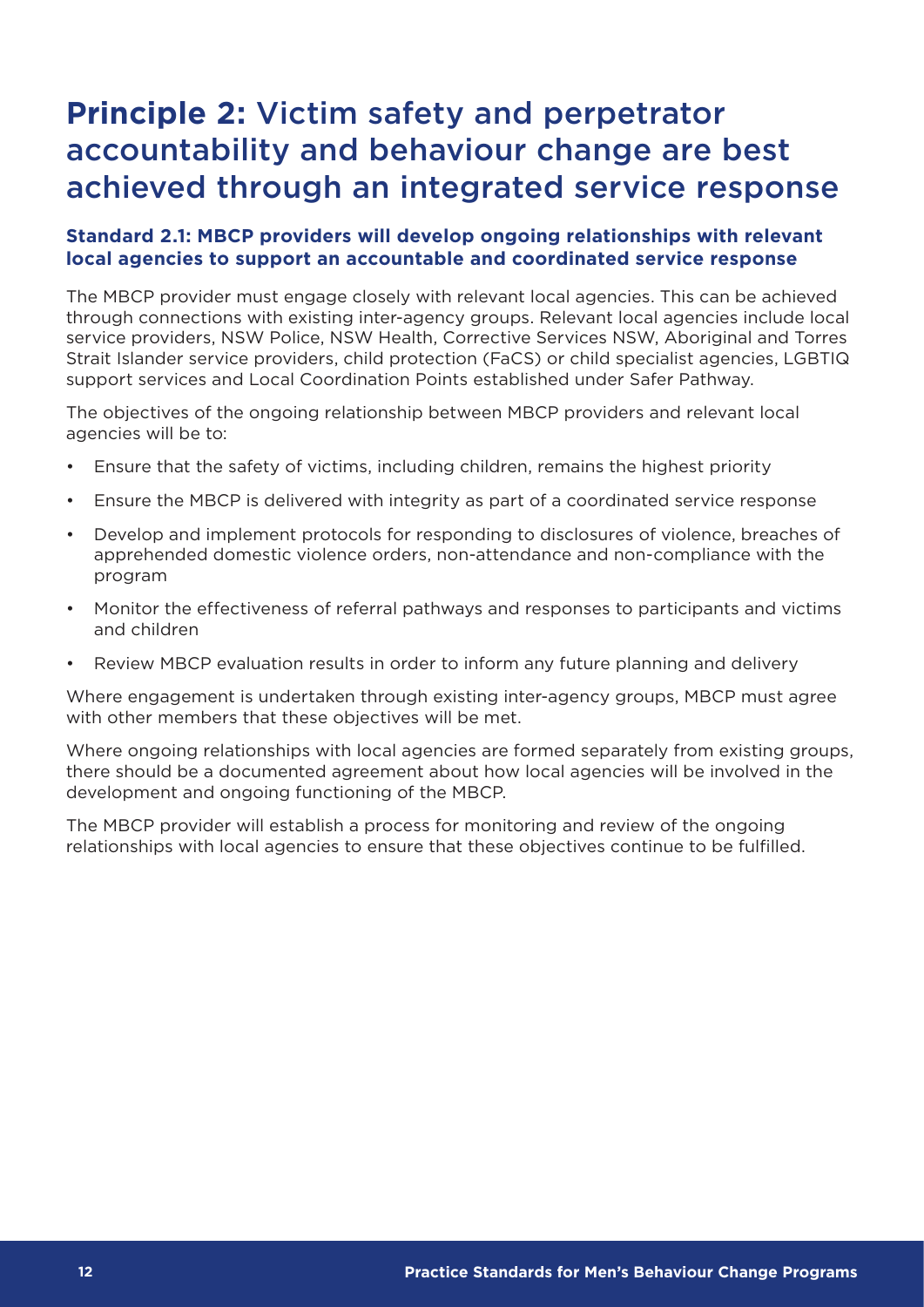# <span id="page-12-0"></span>**Principle 3:** Effective programs must be informed by a sound evidence base and subject to ongoing evaluation

#### **Standard 3.1: MBCPs must have a sound evidence-base**

MBCP providers must document and demonstrate the theoretical basis for the design and delivery of programs. This includes clearly articulating how the program is intended to change the behaviour of the participants and the body of evidence that supports the approach, in accordance with the guidance included in the Compliance Framework.

Program providers must also keep abreast of new research findings and developments in relation to theory and practice.

#### **Standard 3.2: MBCP providers will apply the Risk, Needs, Responsivity principles to the program design**

Program providers should design interventions based on risk of re-offending, criminogenic needs and by identifying and responding to the individual circumstances of participants. This will ensure that a range of MBCP are developed in accordance with the Risk, Needs, Responsivity principles.

#### **Standard 3.3: MBCP providers must demonstrate that proposed delivery models, including length and intensity are based on the Risk, Needs Responsivity principles**

Because programs can vary in duration and delivery mode, MBCP providers must demonstrate that the delivery model is evidence-based and fit-for-purpose according to the risk level, criminogenic needs and circumstances of participants.

#### **Standard 3.4: MBCP providers will complete operational reviews of each program focusing on process and content**

All program providers will complete operational reviews of each program in a systematic way with the aim of improving the quality and effectiveness of future programs and promote continuous improvement.

Operational reviews will include an examination of:

- All critical incidents
- The program's content and delivery
- The referral process and support mechanisms for victims and children
- The program's effectiveness in meeting the diverse needs of participants, victims and children
- How the program incorporates contemporary research and practice trends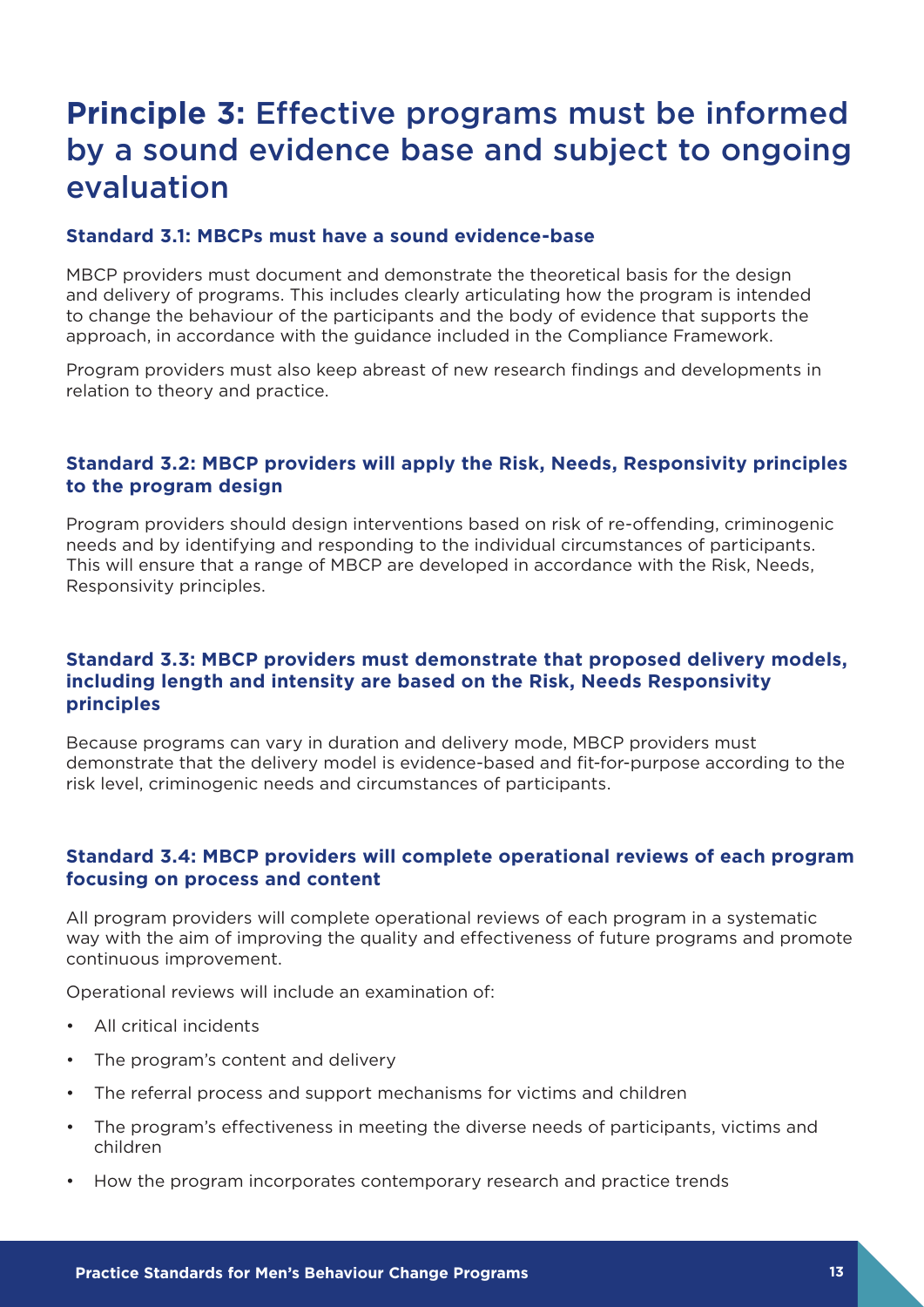#### **Standard 3.5: MBCP providers will assess and report on the impact of programs on the attitudes and behaviour of participants**

Program providers will assess the impact of the program on participants' behaviour at various points in time.

An assessment of the impact of the program on participants' behaviour must rely on multiple sources of verification including police reports, victim and family member reports, facilitator reports as well as participants' self-reports.

#### **Standard 3.6: MBCP providers will contribute to building the evidence base for men's behaviour change programs**

Program providers will be required to collect data to contribute to the evidence base for the effectiveness of MBCPs. This is in accordance with the minimum data set requirement outlined in the Compliance Framework.

MBCP providers will also engage in formal program evaluations as required by funding bodies.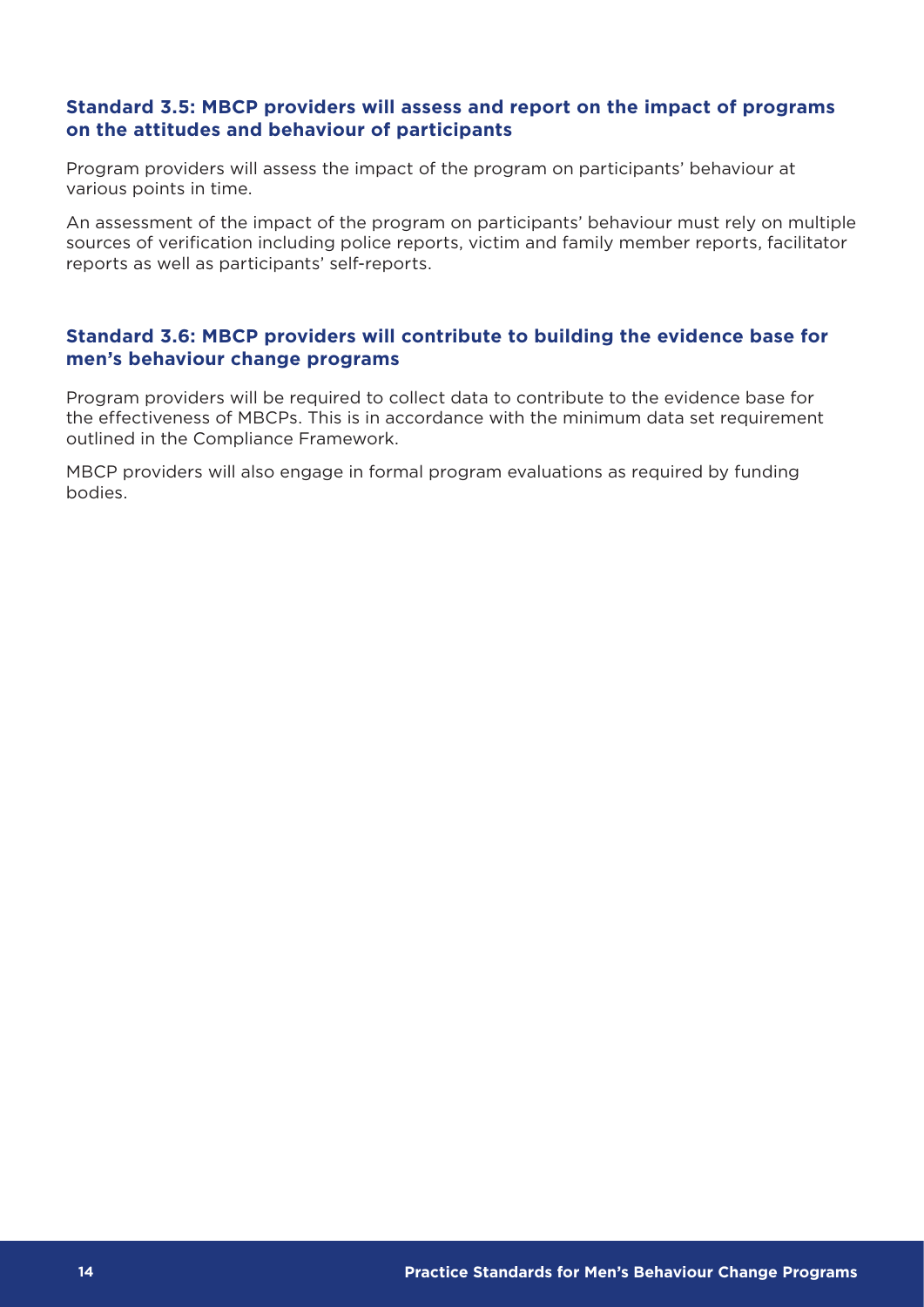# <span id="page-14-0"></span>**Principle 4:** Challenging domestic and family violence requires a sustained commitment to professional practice

#### **Standard 4.1: Facilitators must have specific qualifications and training**

MBCP facilitators will have, as minimum, relevant formal qualifications from a recognised training organisation. This can include tertiary or vocational training.

Facilitators must also be trained to:

- understand the nature and impact of domestic and family violence, as per Standard 1.7
- apply the Risk, Need, Responsivity principles, as per Standards 3.2 and 3.3
- safely and effectively run group programs and prevent implicit and explicit collusion with participants' attitudes towards victims, as per Standard 5.6
- apply the principles of trauma-informed practice, as per Standard 5.7
- ensure culturally competent practice, as per Standard 6.2

#### **Standard 4.2: All group programs will have a minimum of two group facilitators**

Program providers must demonstrate that one of the two group facilitators has significant experience as outlined in the Compliance Framework. There will be one male and one female group facilitator unless there are exceptional circumstances.

#### **Standard 4.3: Facilitators must undertake supervision**

Program providers must demonstrate that facilitators participate in clinical supervision. The frequency of supervision will be dependent on the level of experience of the facilitator, in accordance with guidelines outlined in the Compliance Framework. Supervision will be provided by a clinical supervisor who has appropriate qualifications and relevant clinical experience.

#### **Standard 4.4: MBCP providers will ensure that facilitators undertake ongoing professional development**

MBCP providers will ensure that facilitators undertake ongoing professional development to build on existing knowledge and maintain an awareness of the current research and practice trends.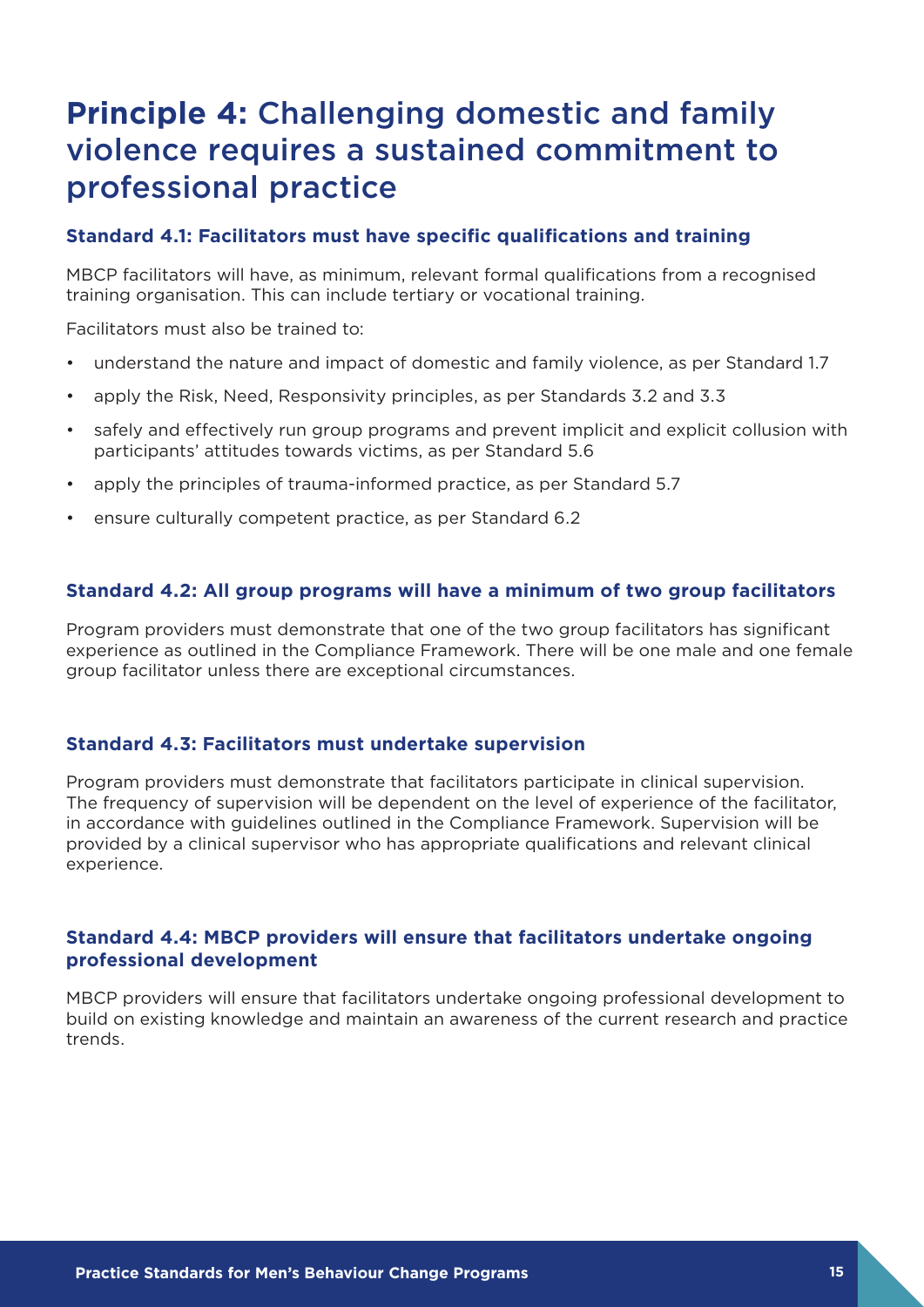# <span id="page-15-0"></span>**Principle 5:** Men responsible for domestic and family violence must be held accountable for their behaviour

#### **Standard 5.1: MBCP providers will document and implement thorough policies and procedures for participant assessment**

A structured pre-assessment will take place with the prospective participant. The nature and the content of the assessment needs to be clearly specified in the program provider's documentation.

Information gathered through the assessment will be used to identify any safety concerns and determine the most appropriate program intervention.

If a prospective participant is assessed as not being suitable for a MBCP, then he must be appropriately referred.

#### **Standard 5.2: MBCP providers will have policies and procedures for engaging participants, which require them to acknowledge their abusive behaviour**

These policies and procedures will address the need for participants to agree to the conditions of the program including:

- Acknowledging their violent, abusive and/or controlling behaviour
- Showing a commitment and capacity to attend and participate in the entire program
- Ongoing monitoring of their progress in changing their violent, abusive and/or controlling, behaviour and attitudes

The exception to this is where a program has been specifically designed for men who deny responsibility for their violent behaviour.

Information will also be provided to participants noting:

- The MBCP provider may contact victims and children affected by their violent, abusive and/or controlling behaviour
- They are obliged to abide by the law, including all the requirements of any legal orders in force
- They must disclose access to guns or other weapons (this information must inform risk assessments and safety planning for victims and children)
- Reporting and information sharing obligations under relevant legislation

#### **Standard 5.3: Program content will include information about the impact of domestic and family violence on victims, including children**

Programs will provide information to participants and discuss with them the impact of their violent, abusive and/or controlling behaviour on victims, children, families and the community.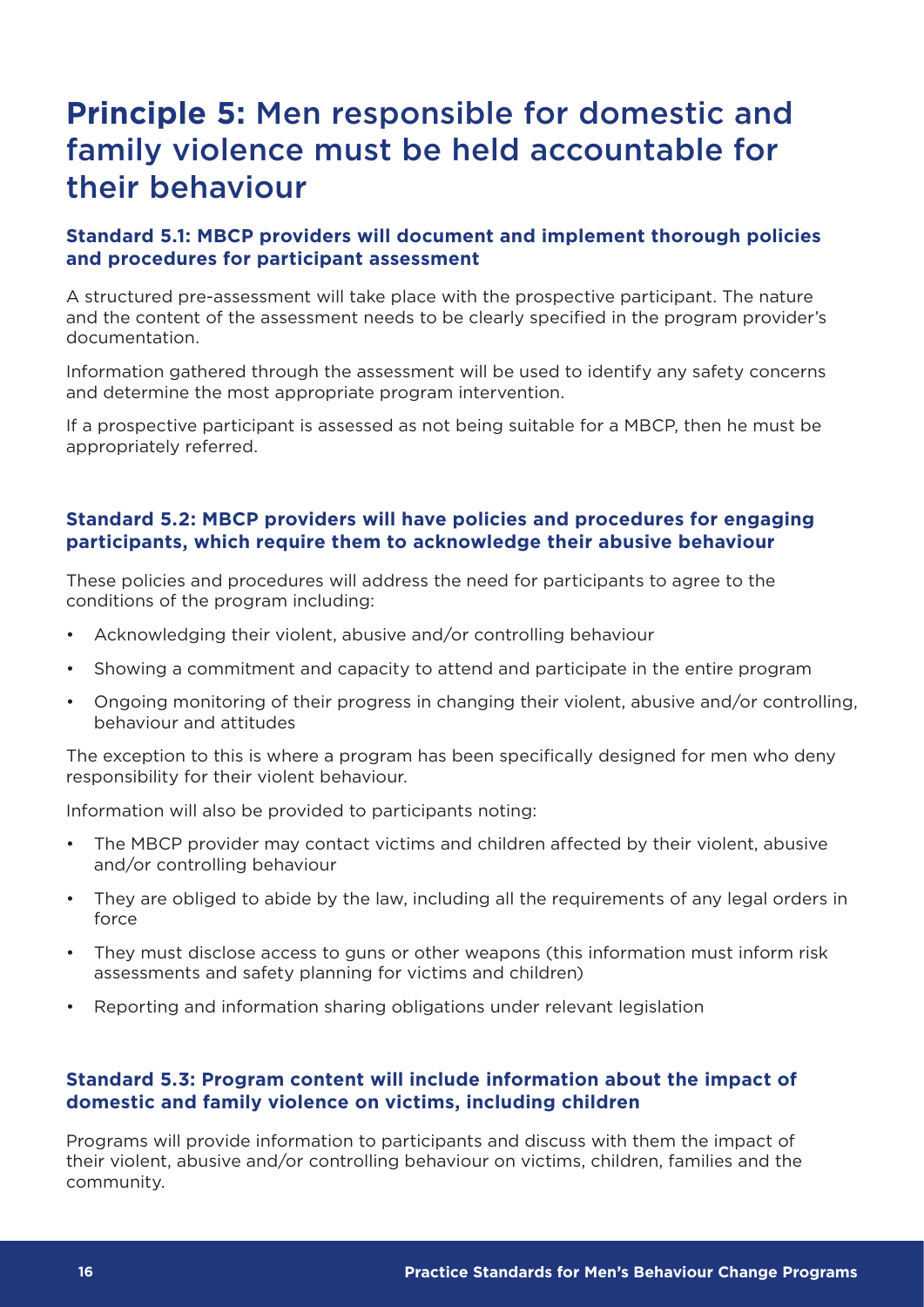#### **Standard 5.4: Program content will include information on different forms of domestic and family violence and provide opportunities for participants to come to an understanding about the nature of their violent, abusive and/or controlling behaviour**

Programs will require participants to identify and examine their violent, abusive and/or controlling behaviour.

#### **Standard 5.5: MBCP providers will develop policies and procedures to address non-attendance of mandated participants**

Program providers must set and enforce clear and consistent policies and procedures to deal with non-attendance including how to respond and who will be notified.

#### **Standard 5.6: MBCP providers will have policies and procedures to prevent implicit or explicit collusion with participants' attitudes towards victims in group programs**

Group facilitators must adhere to the policies and procedures and develop skills in identifying and responding to attitudes that justify and condone violence against women and underpin violent, abusive and/or controlling behaviour.

#### **Standard 5.7: MBCP providers will offer appropriate referrals to meet participants' additional needs and ensure appropriate follow up occurs**

Participants' additional needs might include trauma-informed therapeutic support, housing, alcohol and other drug support, mental health treatment, employment support, parenting support, and other identified areas.

#### **Standard 5.8: MBCP providers must comply with the requirements of a referring agency to report on participants' completion of a program**

At a minimum, the program provider will provide feedback to referring agencies when a participant completes a program.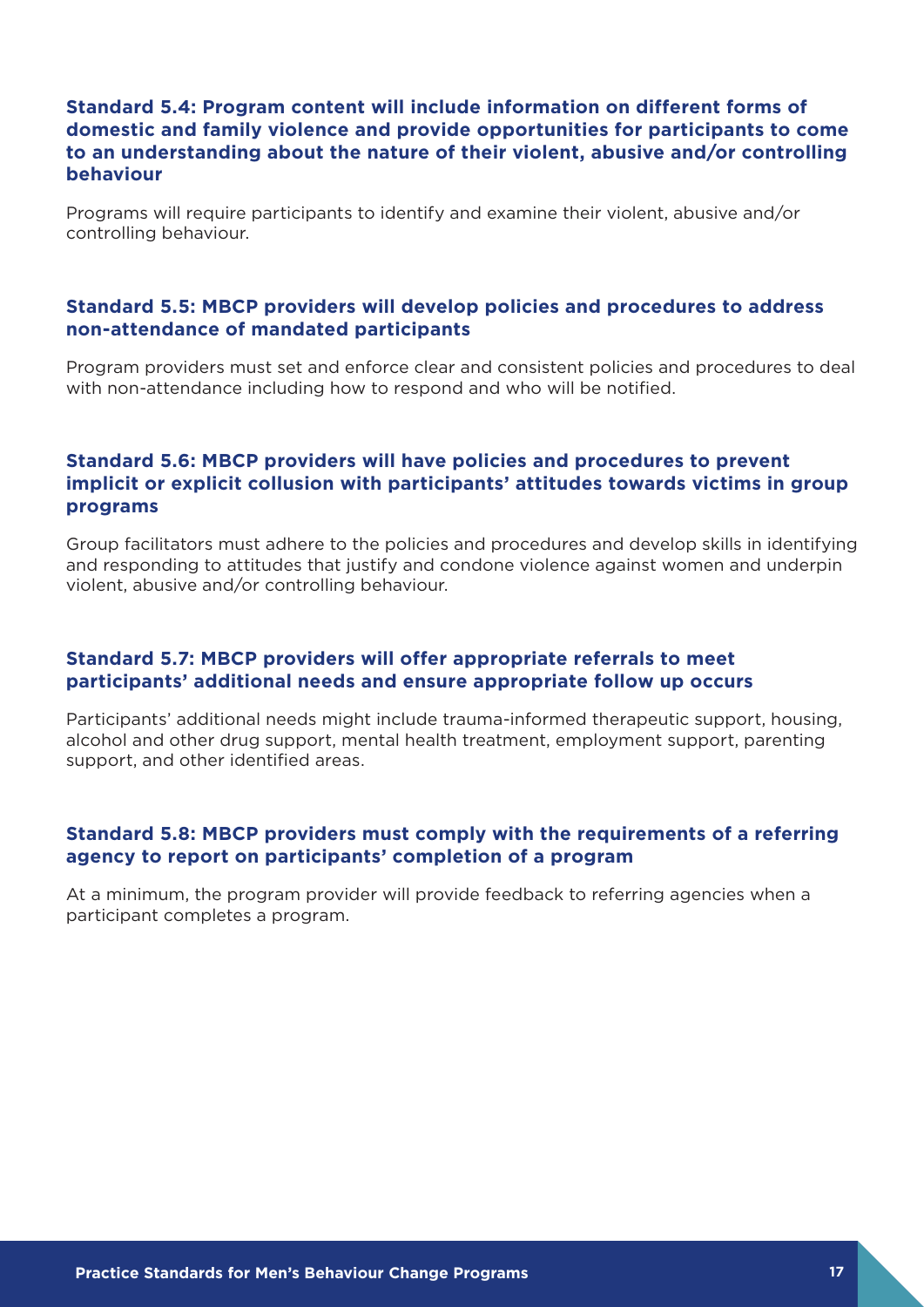# <span id="page-17-0"></span>**Principle 6:** Programs will respond to the diverse needs of the participants

#### **Standard 6.1: MBCP providers must deliver a service that is accessible, inclusive and culturally appropriate**

Program providers must demonstrate an understanding of and regard for the particular needs and experiences of: Aboriginal and Torres Strait Islander peoples; gay, bisexual, transgender and intersex people; people with disability; young people; and people from culturally and linguistically diverse backgrounds.

This should underpin the design and delivery of services that are appropriate for meeting the needs of diverse communities. This includes ensuring that programs are culturally safe, language barriers are addressed, program content and materials are respectful and inclusive and appropriate referral pathways are in place.

Program providers must have processes to manage any discriminatory behaviour by other participants within the group. This includes ensuring that group facilitators have the necessary skills and training in this area.

Where programs are designed for specific population groups, program providers must engage specialist services to seek advice on the development and delivery of such programs.

#### **Standard 6.2: Facilitators must undertake training to ensure culturally competent practice**

Cultural competence is the ability to interact effectively with people across different cultures. This includes an awareness of one's own cultural worldview, and assumptions and biases, as well as a positive attitude towards cultural differences, knowledge of different cultural practices and cross-cultural communication skills.

All facilitators must complete training to ensure that they are equipped with the knowledge and skills to provide culturally competent practice. This includes specific training on working with Aboriginal and Torres Strait Islander peoples; gay, bisexual, transgender and intersex people; people with disability; young people; and people from culturally and linguistically diverse backgrounds.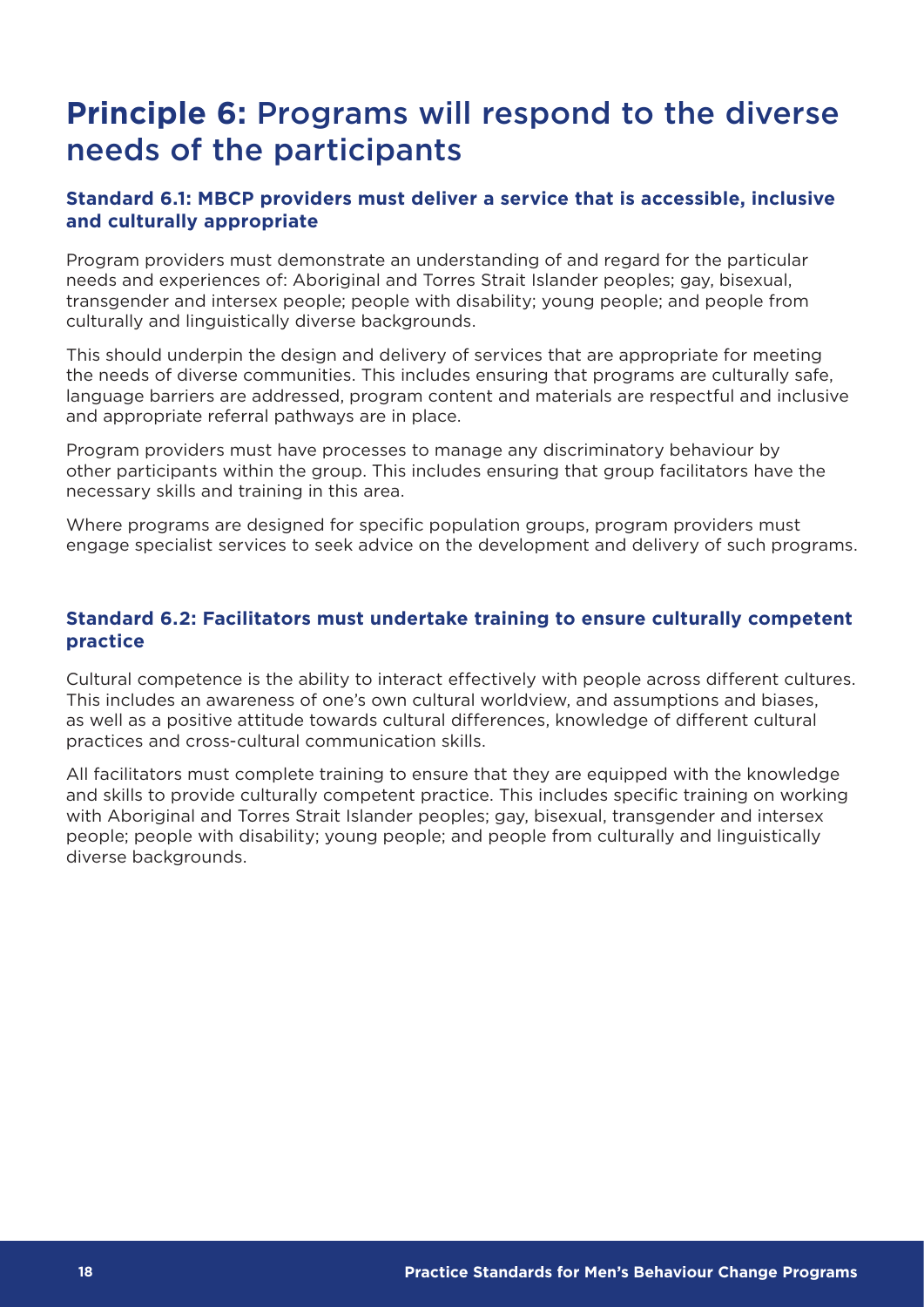# <span id="page-18-0"></span>**APPENDIX A**

## **Programs in scope (Working Definition)**

- 1.1 MBCPs are defined as predominantly group based programs with a defined behaviour change model of intervention, which are intended to reduce or prevent recurrence of abusive behaviour by a participant towards a partner or family member.
- 1.2 Such programs may vary in duration (length of the program over time) and intensity (number of hours per week), depending on the risk and need of the target participants, and may be delivered by individual sessions where there are compelling reasons. The duration and intensity must be evidence-based and fit-for-purpose according to the risk level, needs and circumstances of participants.

## **Interventions out of scope**

- 1.3 MBCPs do not include:
	- Programs addressing anger management as an issue in isolation
	- Programs offering a holistic healing approach, such as Aboriginal Healing programs
	- Counselling or case management services in isolation
	- Referral services in isolation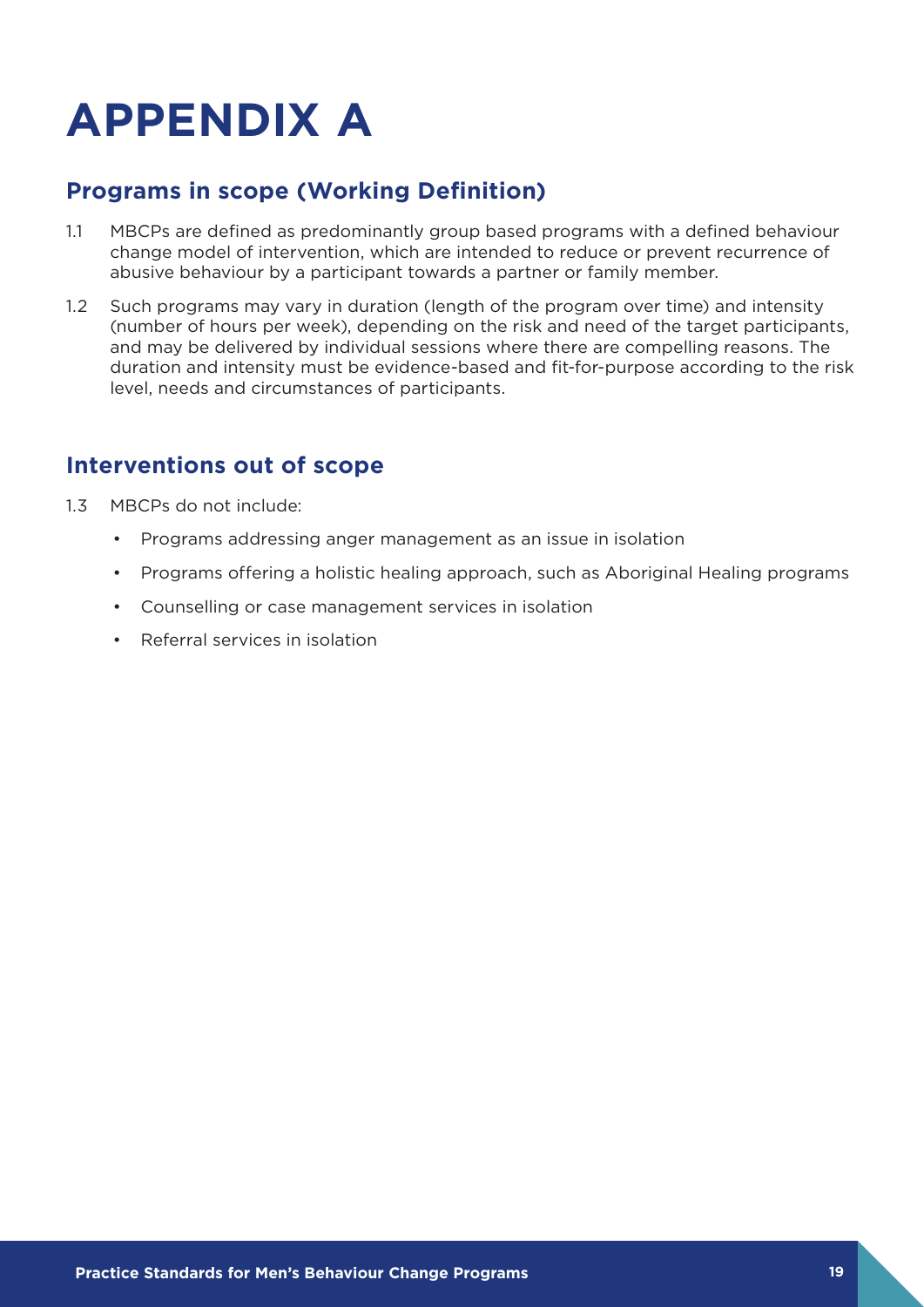# <span id="page-19-0"></span>**APPENDIX B**

The following is a non-exhaustive list of relevant legislation including obligations MBCP providers are required to meet:

- Part 13A of the *Crimes (Domestic and Personal Violence) Act 2007* and the Domestic Violence Information Sharing Protocol
- The *Children and Young Persons (Care and Protection) Act 1998*
- The sexual assault communications privilege provisions of the *Criminal Procedure Act 1986*
- The *Privacy and Personal Information Protection Act 1998* and Privacy Codes made under that Act.
- The *Health Records and Information Privacy Act 2002* and Health Information Codes made under that Act.
- Any other Act or law permitting or requiring the disclosure of information